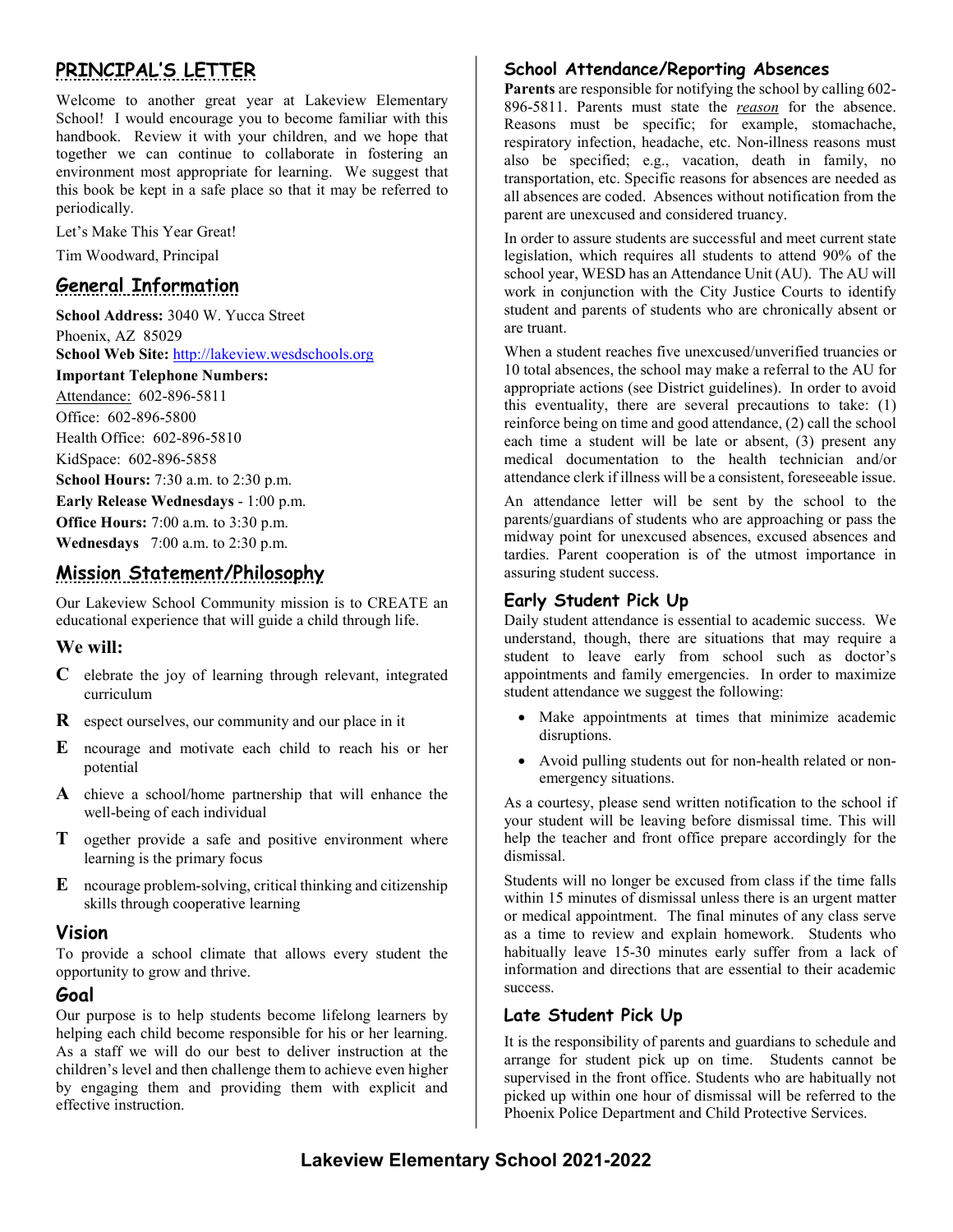## **Lost and Damaged Textbook Charges**

All students will be issued necessary textbooks and initial supplies at no cost. Students are responsible for replacement of vandalized, lost, or stolen textbooks and supplies.

#### **Dress Code (also see District Student Dress section)**

The purpose of having a dress code is to maintain an appropriate environment for instruction. Therefore, any student's dress or personal appearance that distracts or interferes with the learning process will be considered inappropriate. Students must adhere to the following guidelines for all school-related activities:

- 1. Shoes must be worn at all times. No flip-flops or thong sandals will be allowed due to safety precautions.
- 2. Belts, wristbands or other apparel with studs, flat or raised, are not permitted.
- 3. Chains and chains on wallets may not be worn.
- 4. Sports jerseys and tank tops may be worn on campus but shall not reveal undergarments or expose body parts.
- 5. Hats, caps, hoodies and/or sunglasses are not to be worn inside any building. There will be occasions in which students may wear them outside during recess.
- 6. Belts are to be the appropriate length and not hanging from the waistline.
- 7. Makeup, hair spray, perfume, combs and brushes are not to be used in classrooms or the cafeteria.
- 8. All backpacks, notebooks, jewelry, clothing, etc. must be free of any references to drugs, sex, violence or inappropriate or suggestive messages.
- 9. Hair spikes must not exceed two inches in length.

**The administration reserves the right to determine which types of dress are acceptable. Students will receive a warning for dress code violation and may receive additional consequences for continued disregard of dress code standards. Students may be asked to call home for a change of appropriate clothing, asked to turn the clothing inside out, or they may be provided a suitable article of clothing to wear during school hours when a change of clothes cannot be brought.**

## **Bullying and Harassment**

We take bullying seriously and do not tolerate any behavior where others feel demeaned and threatened. If there is an issue involving bullying, please report it right away to the classroom teacher or to the administration. complaint that will be required to be completed in the principal's office.

## **Reading Initiative**

Lakeview values daily reading as a gateway to success. Students who become avid lifelong readers will experience an enriching future. In order to foster lifelong reading habits:

- Each student will be expected to read or be read to at home daily depending on the grade level.
- Students will read books that align to their reading level.
- Students will read for interest and enjoyment.
- Reading times and expectations will differ by grade level.
- 1. When a student is absent, it is the student's responsibility to talk with his or her teachers to obtain missed assignments.
- 2. Parents may request assignments for their children if absent two or more days. They should make the request with the school office staff before 9:00 a.m. and plan to pick up the material after school in the school office. If the request is received after 9:00 a.m., homework may be picked up the following day. Please do not go to the classroom to pick up assignments. We will be happy to have them in the office for you.

## **PTA**

The Lakeview PTA is an enthusiastic group of parents, grandparents, guardians and staff who support Lakeview's programs. PTA sponsors social events. Funds raised by the PTA provide Lakeview with equipment and additional programs not included in the District budget. The Lakeview PTA is affiliated with the State and National PTA organization. Lakeview's PTA welcomes your active support. Membership applications and volunteer forms are distributed by the PTA.

## **Site Council**

The Lakeview Site Council consists of five parents, five teachers, one support staff member, one community member and one administrator. The site council makes important recommendations to the principal concerning budget preparation, improvement plans, hiring staff members, etc.

The meetings are open to the public. When a position becomes available, it is listed in the *Ripples.*

#### **School Newsletter**

- 1. The Lakeview *Ripples* is distributed monthly.
- 2. The Lakeview *Ripples* has articles and items of interest and importance to you. Each of the *Ripples* is also posted on the Lakeview Web page and sent via PeachJar.
- 3. Each Lakeview *Ripples* includes a calendar of upcoming school and community events.

#### **Student Telephone Use**

The office telephone is for school business. Students are to use the telephone in the classroom with teacher permission and supervision. Cell phones are allowed on campus per Lakeview's student/parent signed Cell Phone Agreement Contract. Cell phones are not allowed to be used during the instructional day while on campus.

#### **Student Government**

The Student Council is elected and voted on by students from fourth, fifth and sixth grades. Classroom representatives meet with school officers to discuss school-wide rules and plan events and assemblies. Student Council raises money for special school projects. Lakeview staff members act as Student Council Advisors.

To qualify for an office on the Student Council students must demonstrate qualities of leadership, good behavior, citizenship, good attendance, and a "C" grade point average. The student must also have a teacher recommendation for the office in which they are interested in running.

## **Makeup Work**

## **Lakeview Elementary School 2021-2022**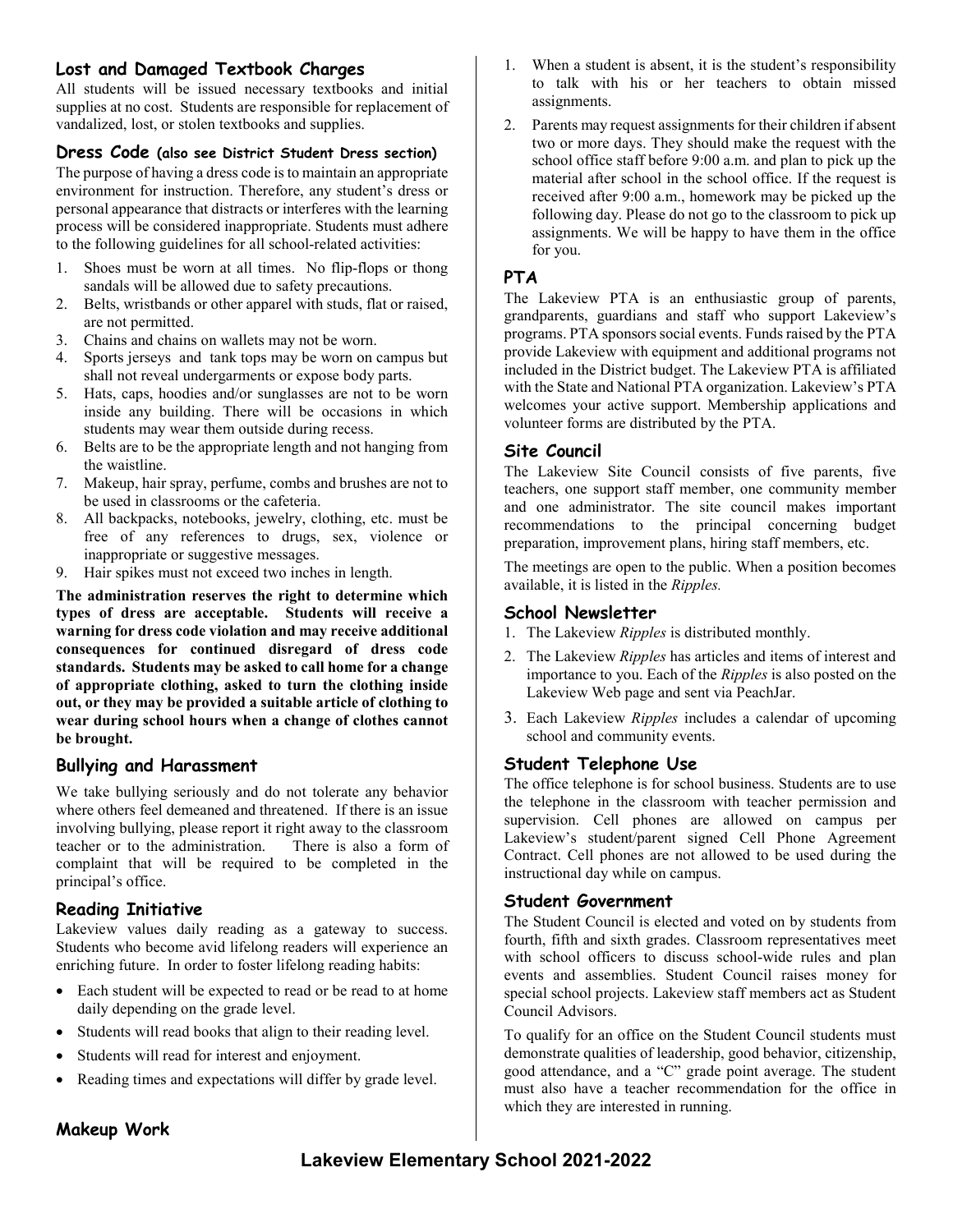## **School Parties/Birthdays**

There will be designated holiday or seasonal party times during the school year. Teachers in grades K-6 will determine which parties they will host. Most birthday celebrations will be conducted toward the end of the school day

Parents must make arrangements with their child's teacher to send in prepackaged birthday treats from the WESD Food Guidelines list. We recommend that cupcakes not be brought in as a treat. **Please do not send flowers, balloon bouquets, lunches, or select invitations to parties. These items may create interruptions and/or hurt feelings. Flowers and balloons are not allowed on campus.** 

#### **KidSpace**

KidSpace, before- and after-school programs are high quality, developmentally appropriate programs for kindergarten through sixth grade children. KidSpace is a fee-based program supported by the tuition paid by parents, subsidies from government agencies such as DES and grants, and are operated by employees of the Washington Elementary School District.

The KidSpace program operates under specific health and safety regulations as designated by the Arizona Department of Health Services (DHS) and meet very specific licensing regulations.

Please contact the KidSpace program at 602-896-5858 for additional information on fees and registration.

#### **Grading Criteria**

Individual teachers will publish their grading criteria for students and parents. Grades K-2 use a standards-based report card. Grades 3-6 have a traditional scoring scale based on percentages.

## **Perfect Attendance**

Student attendance is important. Students with perfect attendance for the entire year may qualify for the Washington Elementary School District Perfect Attendance Award.

## **Honor Roll/Principal's List**

Academic Honors can be earned in grades 3-6. There are two levels of recognition. The **Principal's List** is the highest and recognizes  $3<sup>rd</sup>$ ,  $4<sup>th</sup>$ ,  $5<sup>th</sup>$  and  $6<sup>th</sup>$  grade students who have a grade average (G.P.A.) of 1.0. The **Honor Roll** recognizes 3rd, 4th, 5th and 6<sup>th</sup> grade students who have a G.P.A. of 1.1-1.5 To earn either recognition, a student may not receive any 4s or 5s or Ns on his or her report card.

Certificates are awarded to the students. Students are recognized during morning announcements.

## **Improvement Certificate**

Students in 3<sup>rd</sup> to 6<sup>th</sup> grades who are not on the Principal's List or Honor Roll may receive a Certificate of Improvement or Academic Achievement certificate by improving in two subject areas in a grading period. Students cannot have any 5s or Ns on their report card during the grading period.

Students will receive a certificate and are recognized during the morning announcements.

## **Student of the Month**

Students in kindergarten through sixth grade may be recognized by their teacher as "Students of the Month." Goals for the Student of the Month are:

- To demonstrate exceptional progress in academics or work habits;
- To demonstrate a significant improvement in behavior as it relates to the six pillars of Character Counts;
- To have an exemplary attendance for the month.

Students of the Month will receive an invitation from their teachers. The invitation will briefly describe why the student was selected and congratulate him or her on their achievement. At the ceremony, students will receive their certificate, and they and their parents will be honored guests at the assembly.

## **Lakeview Dragon Code of Conduct "ROARS"**

#### **I will be:**

- Respectful
- On Task
- Always Be Nice
- Responsible
- Safe

## **Lakeview Discipline Philosophy**

Lakeview Elementary School believes in empowering all students to succeed in a changing and challenging world. Students, parents and staff share in this responsibility.

All students, parents and staff will make every effort to:

- Treat each other with kindness and respect;
- Maintain a disruption-free environment;
- Create a safe place in which to learn;
- Listen to each other's needs;
- Recognize positive contributions;
- Treat property with respect; and
- Set a natural and a logical consequence for inappropriate behavior. These include detentions that are assigned by staff for minor behavioral consequences and referrals that are assigned by the principal for major behavioral incidents or repetitive consequences. Parents are expected to review and sign these forms and be open to meeting with the school teacher and principal to discuss the behaviors in question and develop solutions for these behaviors students are exhibiting.

#### **On-campus Students are Expected to:**

- Show respect for others.
- Follow directions given by staff.
- Use a pass to travel on campus from the classroom to the front office or health office. Walk at all times, except in the grassy and sandy areas of the playground.
- Show pride in their school by keeping the buildings and grounds free of litter, graffiti and vandalism.
- Keep hands, feet and objects to themselves.
- Stay on campus during the day unless signed out in the office by a parent/guardian.
- Leave the playground immediately after school, except those staying for planned and supervised activities.